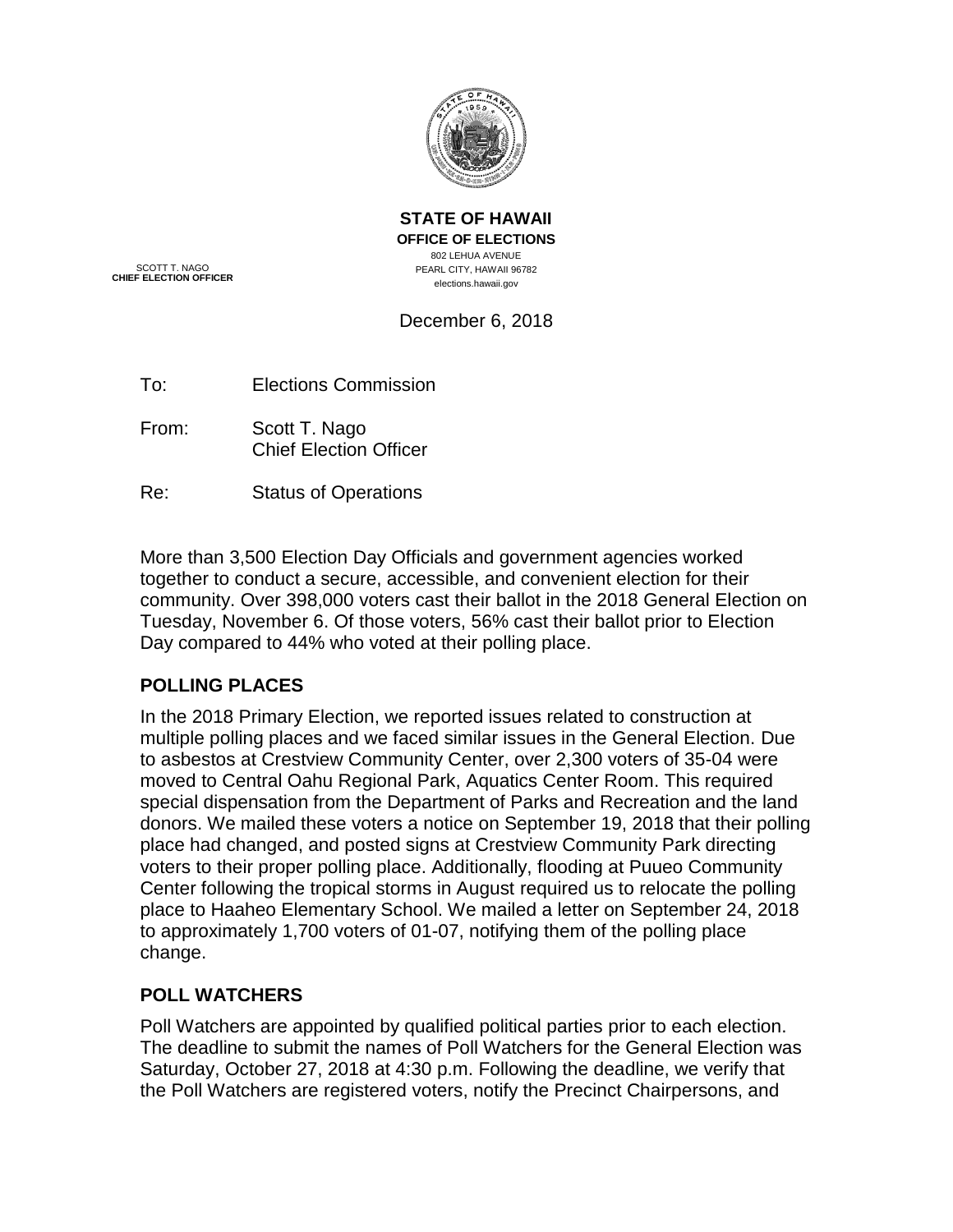create badges to ensure access to the polling place. Only one Poll Watcher of the represented political party may be present in a polling place at a time. We only received appointments from the Hawaii Republican Party to serve as Poll Watchers for the 2018 General Election. A candidate of the Hawaii Republican Party attempted to appoint Poll Watchers but was not allowed to do so as, pursuant to State law, names may only be provided by a qualified political party. Additionally, the Democratic Party of Hawaii did not meet the deadline.

### **POLLING PLACE OPERATIONS**

Teams of volunteers at the polling place assist voters and ensure the security and integrity of the election. Prior to the polls opening, Precinct Officials conduct a series of checks to accept custody of ballots and supplies, update the poll book, and verify that there are no votes recorded on the voting equipment. When the polls open, the first voter verifies that the ballot box is empty before it is locked and secured.

Throughout the day, as voters arrive, they are directed to the check-in station to receive a ballot. Each voter is instructed to confirm their registration and sign the poll book to indicate that they received and cast a ballot. Voters are then directed to a voting booth to make their selections. If a voter makes an error while voting, they may spoil their ballot and receive a new one. The voter must surrender the spoiled ballot and may be issued only one ballot at a time. Spoiled ballots are collected and secured by the Precinct Chairperson.

Voters who cast a paper ballot deposit it in the eScan voting equipment to be counted. If there is an incident with the eScan voting equipment, the Precinct Chairperson notifies the Control Center for assistance to troubleshoot the device, and if needed, deploy a Technician to the polling place. The Precinct Chairperson notifies voters that they may wait for the eScan to be repaired, or deposit their voted ballot in the emergency ballot bin so that voting is not interrupted. Additionally, Precinct Officials may be instructed to pack and secure voted ballots contained in the ballot box if the eScan must be replaced.

Polling place supplies and equipment are packed and secured to be transported to the Counting Center after the close of polls. At the Counting Center, officials conduct audits to ensure the accuracy and integrity of the vote counting system. Teams of volunteers conduct manual audits by hand-counting voted ballots and verifying the totals with the computer-generated result reports. Teams of volunteers also conduct poll book audits to count the number of voters who received and cast a ballot at each polling place. The result of the poll book audit is verified with the turnout on the result reports to ensure that all voted ballots have been accounted for. Following the election, Election Officials conducted a second audit of the poll books to confirm the results.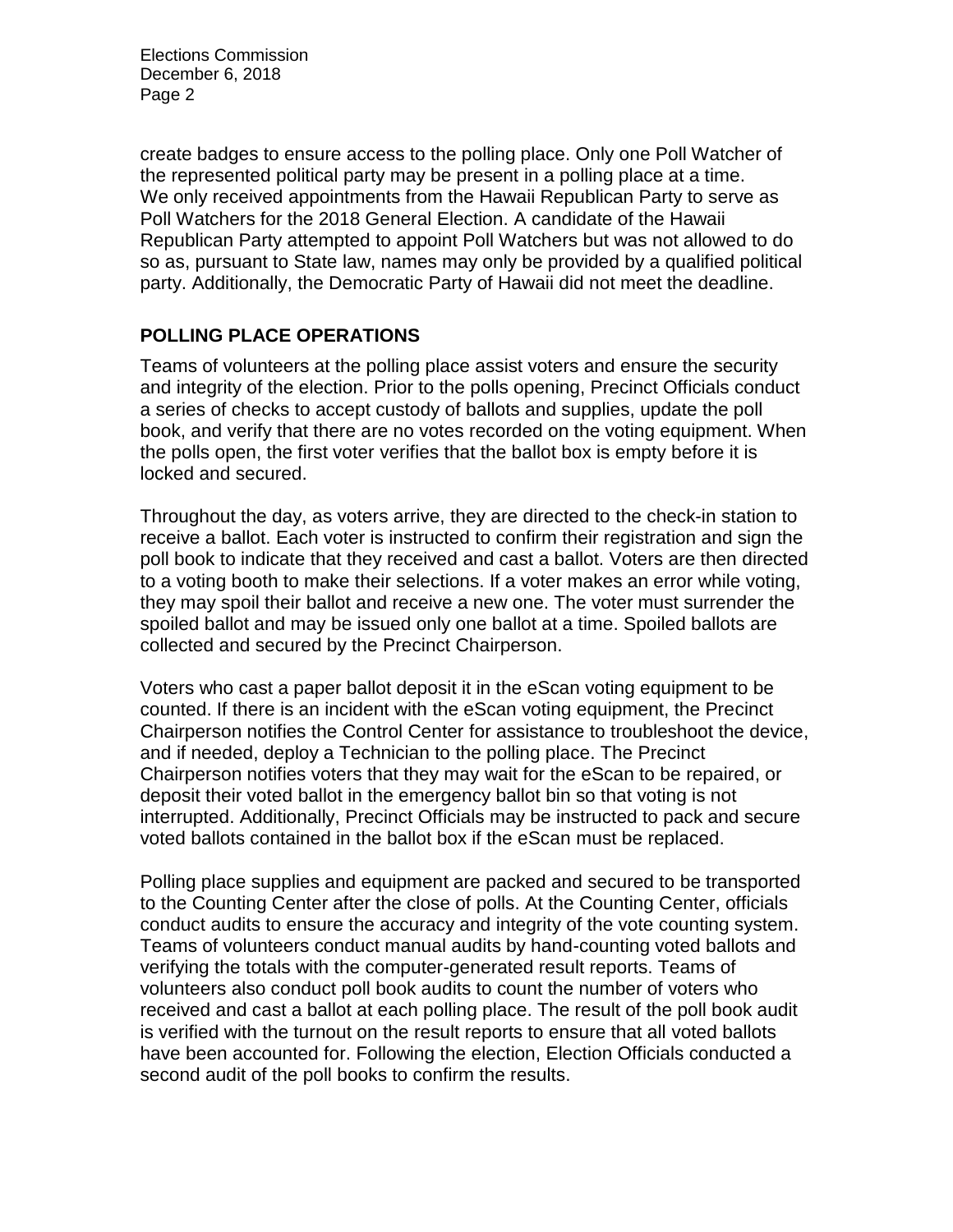Throughout the electoral process, the inventory of ballots is strictly managed and controlled. Ballots are inventoried, secured, and tracked from packing through storage following the election. At the close of polls, Precinct Officials inventory the number of unissued ballots before the containers are secured and transported to the Counting Center. Following the election, Election Officials reconcile the ballot inventory based on the number of voted ballots, unissued ballots, as well as spoiled ballots and provisional ballots, to ensure the security and integrity of the election.

On Election Day and through our post-election audits and reconciliations, we have not found any evidence of fraud or errors that would suggest our election has been tampered with.

### **REGISTRATION AFFIDAVIT FORMS**

Election Day registrants complete a *Registration Affidavit Form* that Precinct Officials use to confirm the voter is at the correct polling place. The completed form is forwarded to the Clerk's Office to enter into the statewide voter registration system. *Registration Affidavit Forms* are also used to update voters' registration on Election Day if they have moved.

*Registration Affidavit Forms* are packed in each precinct supply box and the quantity is based on the number of registered voters assigned to the polling place. Precinct Troubleshooters, who support and monitor five to seven polling places on Election Day, are also supplied with extra *Registration Affidavit Forms* to restock any of their polling places that may run low.

There was one incident at 44-01 Waianae Intermediate School which needed to be restocked with *Registration Affidavit Forms*. At approximately 4:30 p.m. on Election Day, we received a call stating that the Precinct Troubleshooter replenished *Registration Affidavit Forms*. At 6:05 p.m. and 6:07 p.m., there were two reports received indicating that both the polling place and the Precinct Troubleshooter were out of *Registration Affidavit Forms*. The Precinct Troubleshooter went to 43-05 Maili Elementary School and 44-02 Makaha Elementary School to obtain blank *Registration Affidavit Forms,* and returned to 44-01 Waianae Intermediate School. Approximately 16 voters at 44-01 were affected by the delay. However, since they were in line before the polls closed, they were allowed to vote.

We have identified that this issue stemmed from reassigning a Precinct Troubleshooter's route on the morning of the election before the polls opened. There are 23 Precinct Troubleshooter volunteers who report to the State Capitol to check in and receive their assignment, and then drive to their to assigned polling places on their route. Due to an unforeseen absence, two routes servicing polling places in leeward Oahu were reassigned to cover the additional polling places. However, these routes were only allocated supplies for one route since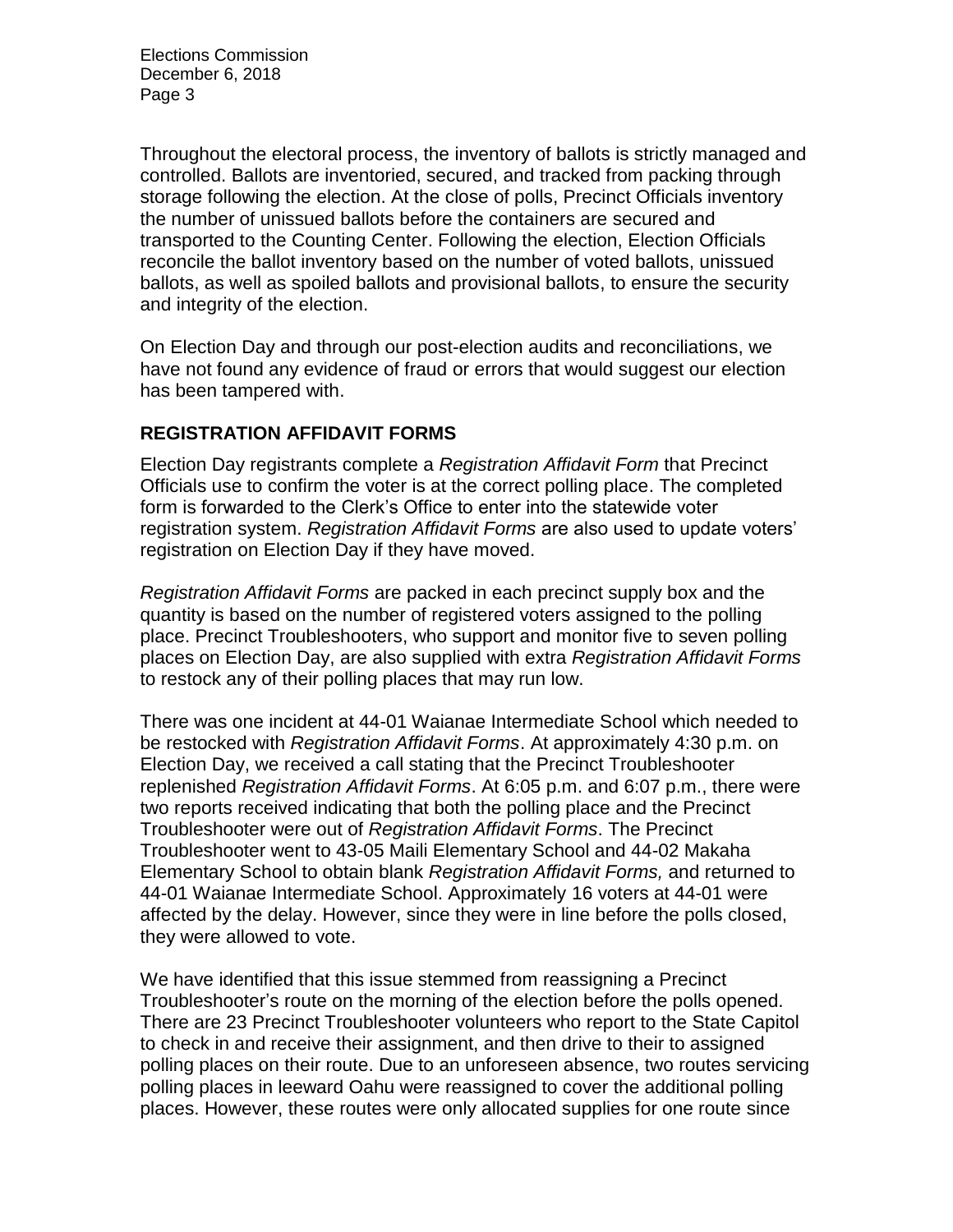they were already in the field. As a result, the Precinct Troubleshooter did not have sufficient *Registration Affidavit Forms* to support each of the assigned polling places. For future elections, we will ensure that Precinct Troubleshooters are first assigned to the farthest routes on Election Day, so we can split routes nearest the State Capitol as a contingency, as well as ensure the Precinct Troubleshooters have an adequate amount of supplies due to reassignments.

### **ABSENTEE MAIL DROP OFF**

State law allows voters to drop off their absentee mail ballot "to any polling place within the county in which the voter is registered and deposited by a precinct official in the ballot box before the closing of the polls on any election day" to be counted. HRS §15-9. Throughout the day, absentee mail ballots are received and secured by the Precinct Chairperson. Upon the close of polls, secured voted absentee mail ballots are transported to the Counting Center. Counting Center Officials accept custody and forward the voted absentee mail ballots to the Clerk's Office.

The Clerk's Office also collects voted absentee mail ballots from a final pick up coordinated with the post office prior to the close of polls. The Clerk's Office is then responsible for validating the voted absentee mail ballots for counting, by matching the signatures and receiving the ballots in the statewide voter registration system.

Validated absentee mail ballots are forwarded to Counting Center Officials to open and count. Absentee mail ballots are opened in multiple steps. First, the return envelopes are cut open, and the secret ballot envelope is removed from the return envelope to ensure voters' right to secrecy. The work area is cleared of return envelopes before manually opening the secret ballot envelope. Secret ballot envelopes are pull apart envelopes to ensure it is not accidentally damaged upon opening, and no ballot remains when it is discarded. Voted ballots are collected, flattened, and packed to forward to the scanners for counting.

We have always anticipated that these absentee mail ballots will be the last processed and reported on Election Night. As the number of absentee mail ballots dropped off at the polling places and the final post office pick up increases, so does the time required to process and count. Additionally, we also consider the time required to transport and receive supplies and equipment from the polling places. The table below identifies the percent of ballots reporting in each release of result reports on Election Night. All polling places were reporting by Report 4 at 11:23 p.m., while the subsequent results are reporting the final absentee mail ballots. For the 2020 Elections, we will remind voters of the mailing deadlines.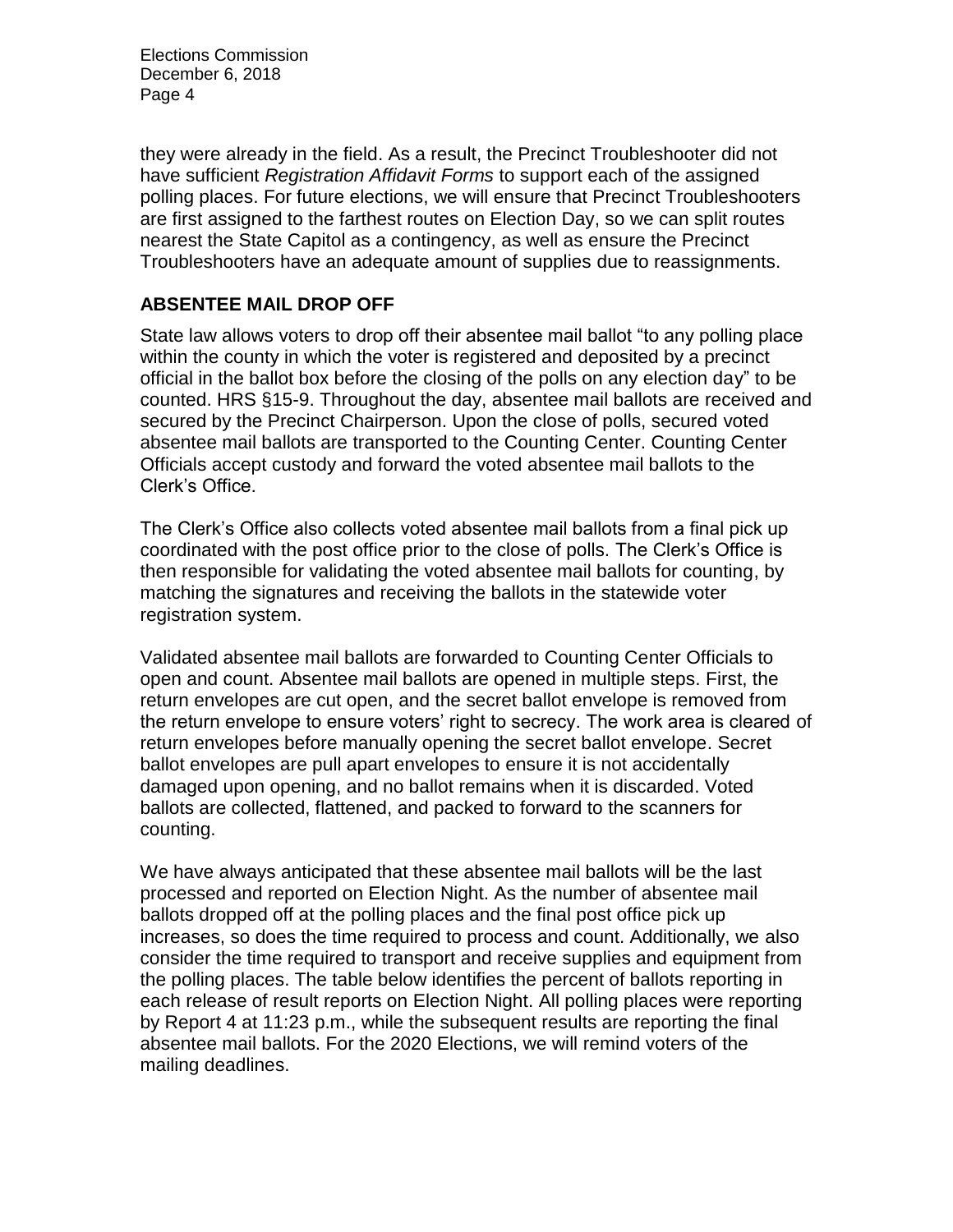|                 | Report 1<br>$6:10 \text{ pm}$ | <b>Report 2</b><br>$8:08$ pm | Report 3<br>$9:36$ pm | <b>Report 4</b><br>11:23 pm | <b>Election</b><br><b>Night Final</b> |
|-----------------|-------------------------------|------------------------------|-----------------------|-----------------------------|---------------------------------------|
| <b>Absentee</b> | 91.9%                         | 94.0%                        | 94.3%                 | 95.4%                       | 100.0%                                |
| <b>Precinct</b> | $0.0\%$                       | 16.6%                        | 99.2%                 | 100.0%                      | 100.0%                                |
| <b>Total</b>    | 51.5%                         | 60.0%                        | 96.5%                 | 97.4%                       | 100.0%                                |

#### Statewide Percent of Results Reporting

### **SUMMARY**

Overall, we are continuing to see an increase in registration and early voting. None of this would be possible without the assistance we receive from volunteers and government agencies. Each person serves a critical role in providing secure, accessible, and convenient election services for each voter. Going forward, we will continue to review and refine our procedures to ensure voters and volunteers have a smooth experience.

#### General Election Registration and Turnout